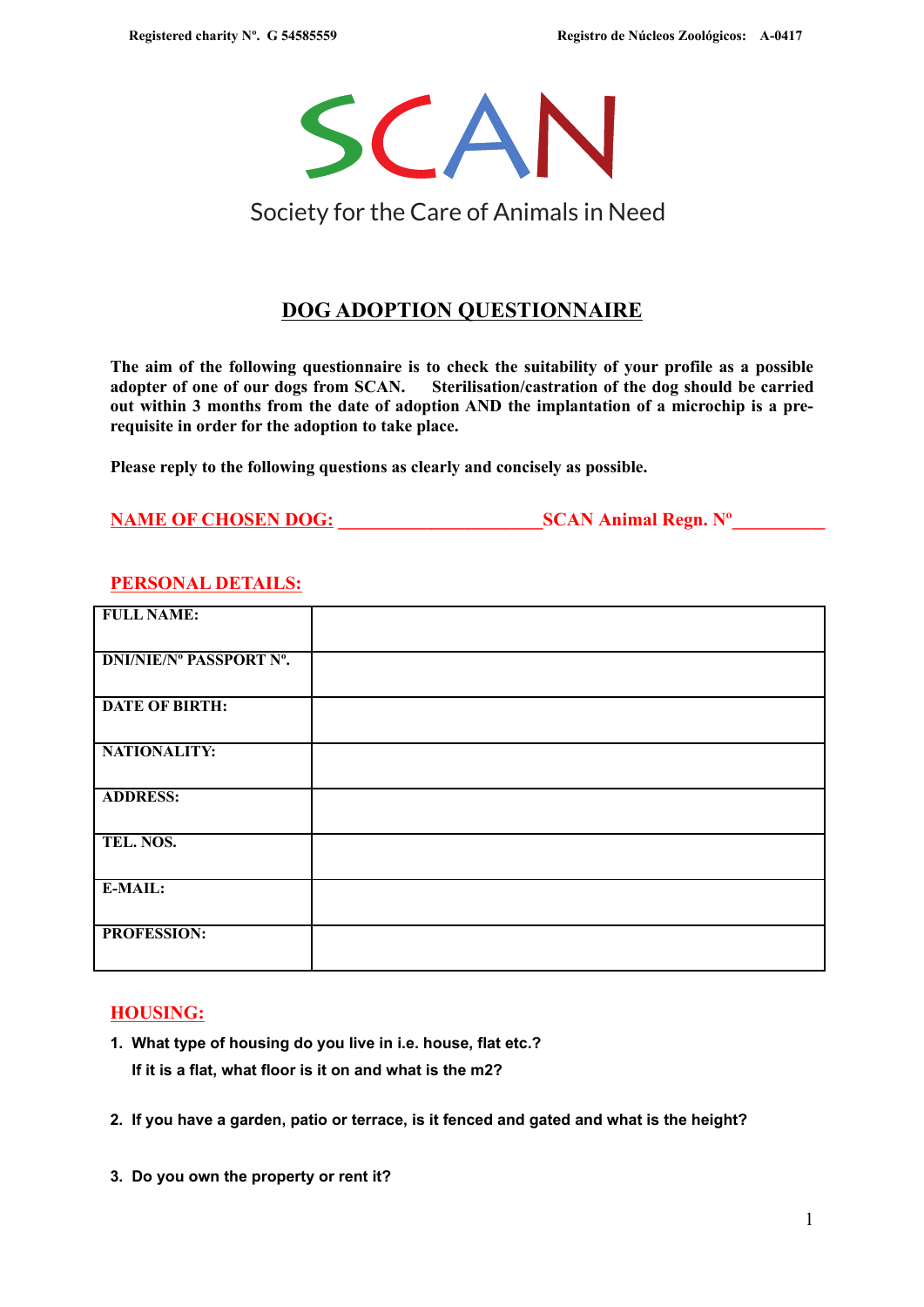**4. If you rent it, does the owner of the property know that you wish to adopt a dog and if so, are they agreeable to this?**

**5. Do you have a neighbour who is against dogs living nearby?** 

### **FAMILY:**

- **1. What other people live in the property with you?**
- **2. If you have children, what are their ages?**
- **3. Does anyone in your family suffer any allergies?**

#### **OCCUPATIONS AND FREE TIME:**

- **1. Do you work?**
- **2. Stability and hours at work.**
- **3. What do you do in your spare time (hobbies)?**

#### **THE DOG:**

- **1. What do you look for when choosing a dog (its physique, character, age..)?**
- **2. What do you want from your dog?**

**3. Do you agree with the sterilisation/castration of dogs? Would you sterilise/castrate your dog? If so, why?**

**4. Would you allow your dog to go out in the street to interact with others?**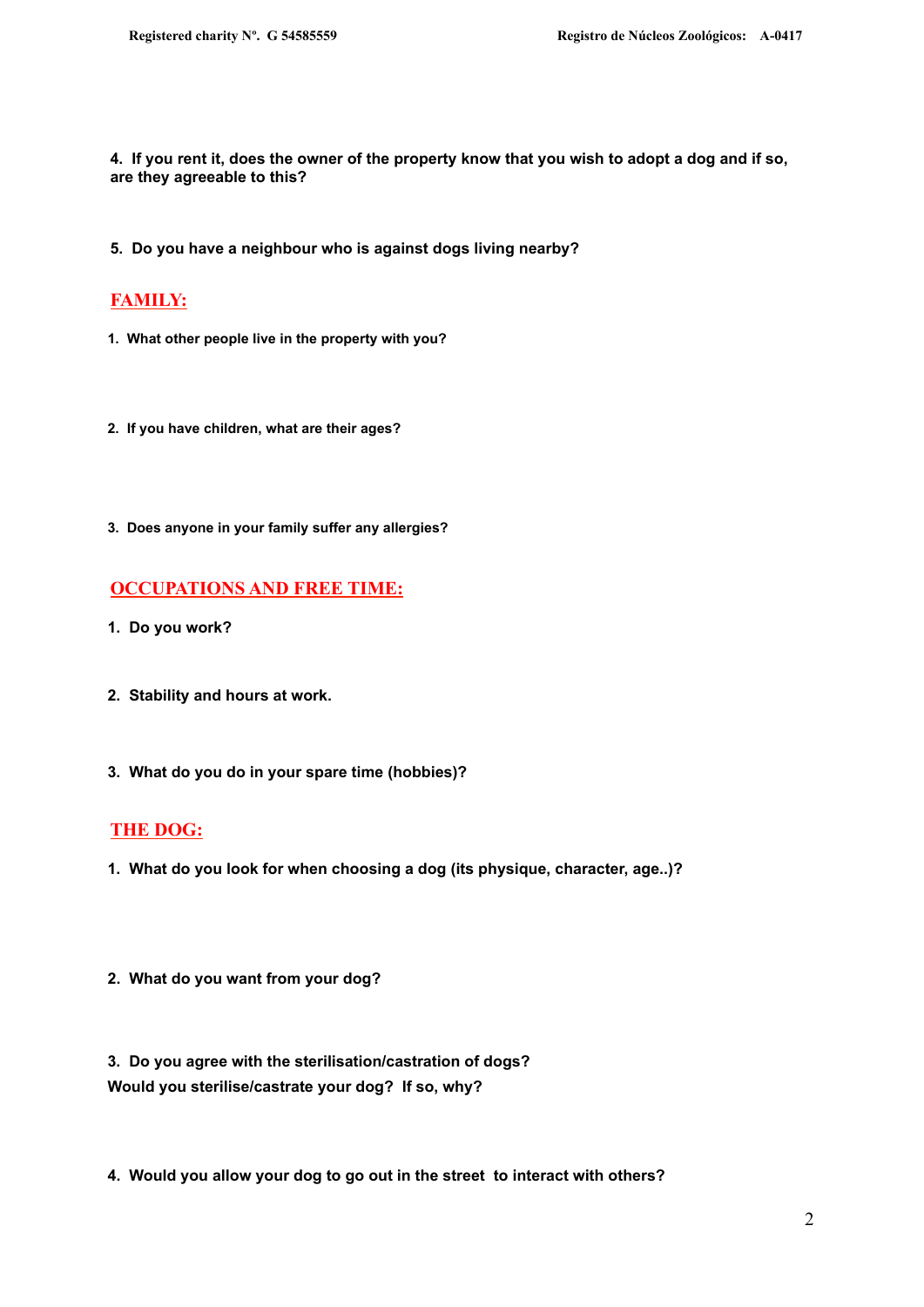#### **THE ADOPTION:**

- **1. Why did you decide to adopt a dog and for what purpose (companionship, breeding, guard dog …)?**
- **2. Are you adopting for an adult, a child, an older person, someone with a disability etc.,.?**
- **3. Whose idea was it to adopt a dog?**
- **4. Where in the property will the dog live?**
- **5. Where will it sleep? (in its bed inside, in the bedroom, hallway, kennel outside)**
- **6. What would you do if the dog messed indoors?**
- **7. Have you had dogs before? If so, please tell us :-**
- **(a) What breed they were, size and gender**
- **(b) What happened to them?**
- **(c) If they died, what age were they**
- **(d) What was your relationship with them (companion, guard dog ..)**
- **(e) Did you buy them or adopt them**
- **(f) Where did you adopt them from**
- **8. Do you have any other animals in the property? If so,**
- **(a) How many are there?**
- **(b) What species are they?**
- **(c) If they are dogs, what breed are they?**
- **(d) What is their age and gender?**
- **(e) What is their character (dominant, jealous ..)?**
- **(f) What is your relationship with them (companion, guard dog ..)?**
- **(g) Did you buy them or adopt them?**